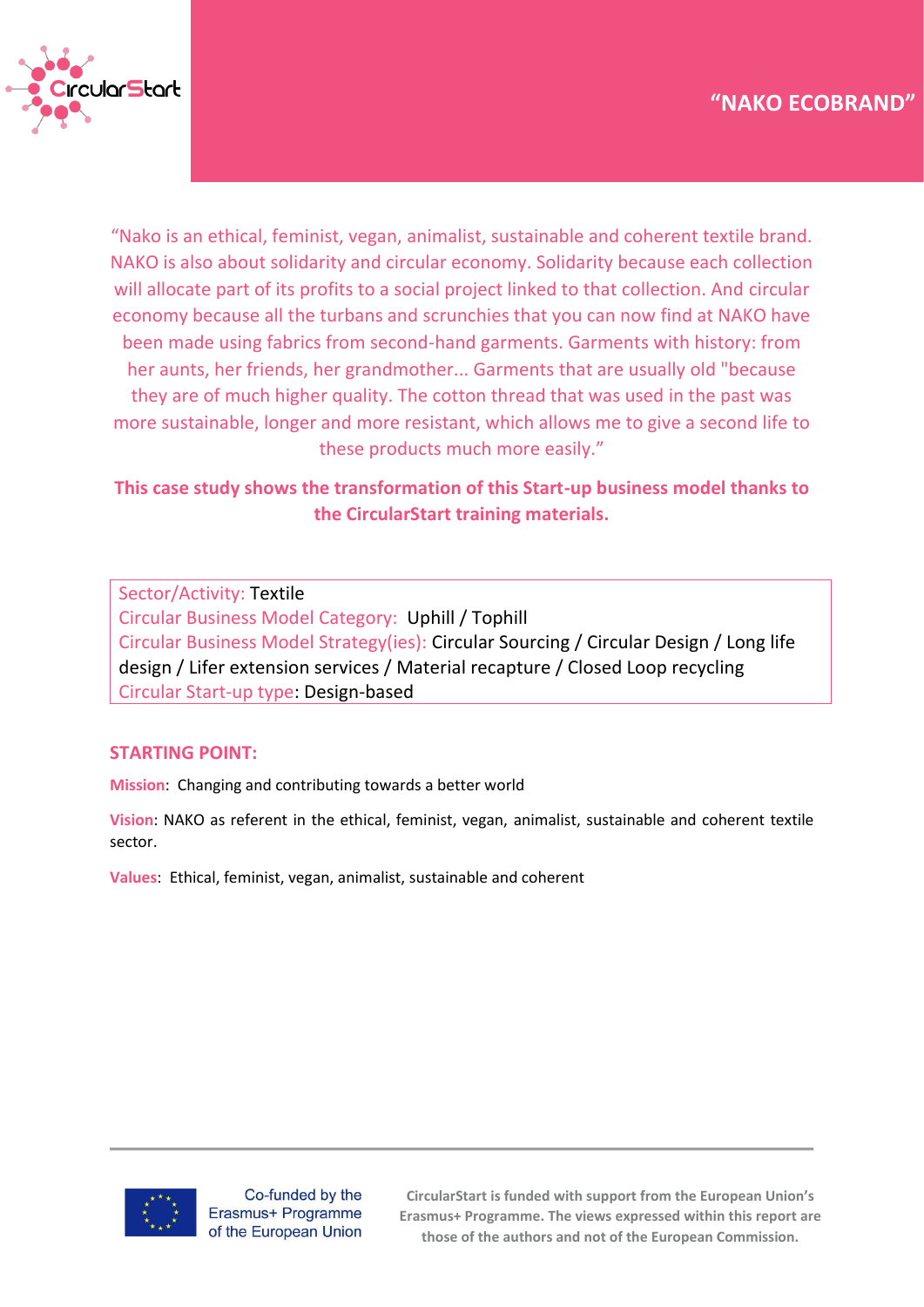

# **Case Study – "Title" "NAKO ECOBRAND"**

| <b>KEY PARTNERS</b>                                                                                                                                                                     | HORK<br><b>KEY ACTIVITIES</b>                                                                                                        | <b>VALUE</b><br>प्रण                                                              | <b>PROPOSITION</b>                           | <b>CUSTOMER</b><br><b>RELATIONSHIPS</b>                                  | U<br><b>CUSTOMER</b><br>∩ัฑิ<br><b>SEGMENTS</b>               |  |
|-----------------------------------------------------------------------------------------------------------------------------------------------------------------------------------------|--------------------------------------------------------------------------------------------------------------------------------------|-----------------------------------------------------------------------------------|----------------------------------------------|--------------------------------------------------------------------------|---------------------------------------------------------------|--|
| • Influencers<br>Associations<br>• Other similar brands that share<br>same values<br>· Dressmaking workshops<br>Independent online fashion<br>٠<br>selling platforms                    | Design and selling<br>$\bullet$<br>Manufacturing<br>$\bullet$<br>Material and resource catering<br>$\bullet$<br>• Company Management | Limited Edition products<br>Feminist values<br>Exclusive pieces<br>• Transparency |                                              | · Humanized and close relationship<br>· Egalitarian                      | · People who perceive design<br>exclusivity as an added value |  |
|                                                                                                                                                                                         | 零<br><b>KEY RESOURCES</b>                                                                                                            |                                                                                   |                                              | <b>CHANNELS</b>                                                          |                                                               |  |
|                                                                                                                                                                                         | · Materials<br>• Office/Own<br>dressmaking<br>workshop<br>• Creative capabilities                                                    |                                                                                   |                                              | • Own Website<br>· Instagram<br>Specialized fairs<br>· Multiprand stores |                                                               |  |
|                                                                                                                                                                                         |                                                                                                                                      |                                                                                   |                                              |                                                                          |                                                               |  |
| <b>COSTS</b>                                                                                                                                                                            |                                                                                                                                      |                                                                                   | <b>REVENUES</b>                              |                                                                          |                                                               |  |
| · Website, web maintenance, domain, hosting, freelance share<br>Threads, tissues, patterns, prototypes, stock, machinery<br>٠<br>Stands, Photography, copywriting and Social Media<br>٠ |                                                                                                                                      |                                                                                   | Product selling related incomes<br>$\bullet$ |                                                                          |                                                               |  |

#### **Initial circularity profile – Results from the application of the Assessment Tool**



**Circular Start Assessment Overview** 



Co-funded by the Erasmus+ Programme of the European Union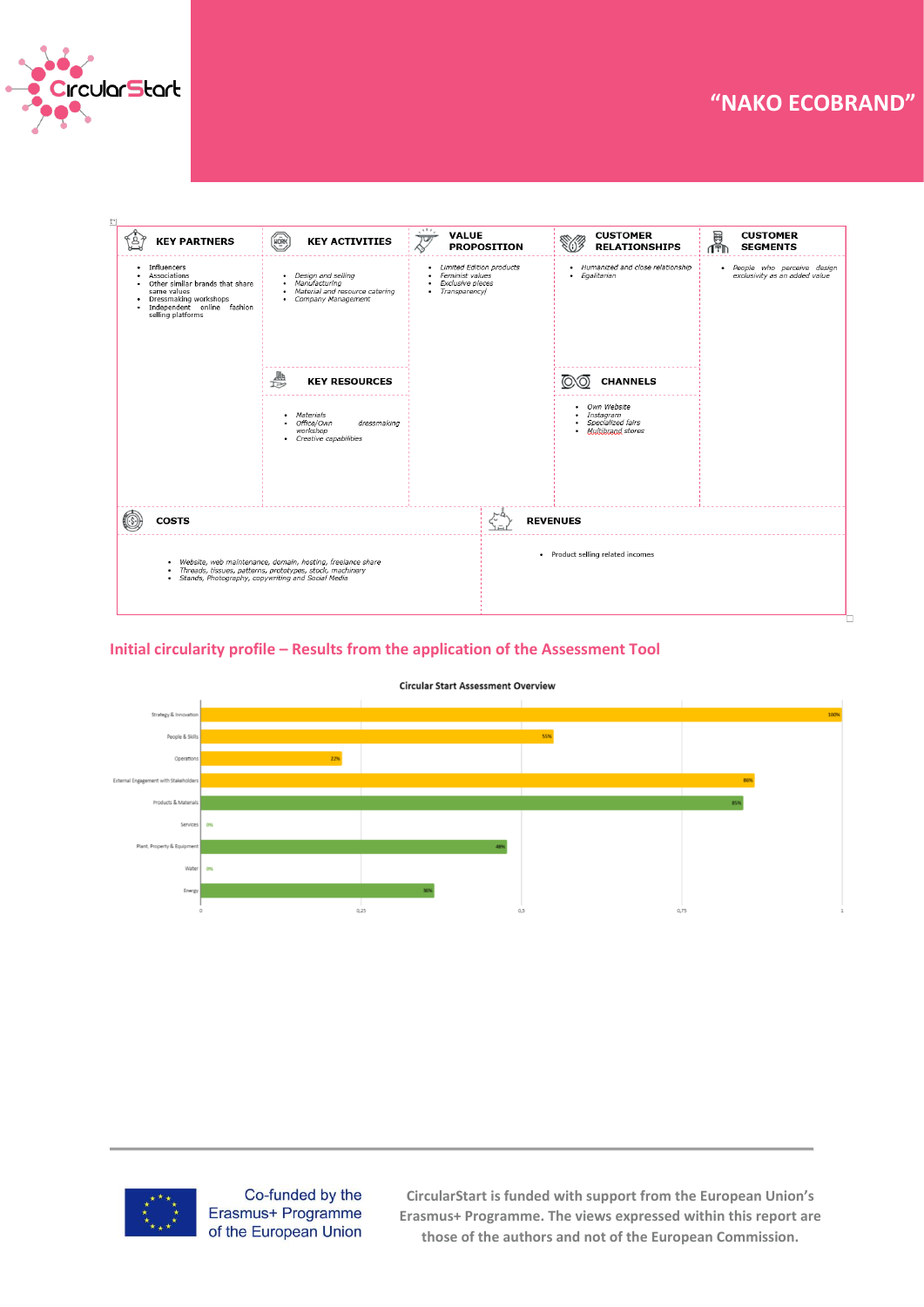

#### **FOLLOWED LEARNING PATH:**

| <b>Units</b> | <b>IDEATION</b> | <b>INTEGRATION</b>        | <b>VALIDATION</b>         | <b>IMPLEMENTATION</b> |
|--------------|-----------------|---------------------------|---------------------------|-----------------------|
| Unit 1       | $\mathbf{x}$    | $\boldsymbol{\mathsf{x}}$ | $\boldsymbol{\mathsf{x}}$ | x                     |
| Unit 2       | $\mathbf{x}$    | $\boldsymbol{\mathsf{x}}$ | $\boldsymbol{\mathsf{x}}$ | x                     |
| Unit 3       | $\mathbf{x}$    | $\boldsymbol{x}$          | $\boldsymbol{\mathsf{x}}$ | X                     |
| Unit 4       | $\mathbf{x}$    | X                         | $\boldsymbol{\mathsf{x}}$ | x                     |
| Unit 5       | $\mathbf{x}$    | $\boldsymbol{\mathsf{x}}$ | $\boldsymbol{\mathsf{x}}$ | X                     |
| Unit 6       | $\mathbf{x}$    | X                         | X                         | x                     |
| Unit 7       | $\mathbf{x}$    | $\boldsymbol{\mathsf{x}}$ | $\boldsymbol{\mathsf{x}}$ | $\mathbf x$           |
| Unit 8       | $\mathbf{x}$    | X                         | X                         | x                     |
| Unit 9       | $\mathbf x$     | x                         | X                         | x                     |

#### **FINAL CIRCULAR BUSINESS MODEL:**

**Mission**: Changing and contributing towards a better world

**Vision**: NAKO as referent in the ethical, feminist, vegan, animalist, sustainable and coherent textile sector.

**Values**: Ethical, feminist, vegan, animalist, sustainable and coherent





Co-funded by the Erasmus+ Programme of the European Union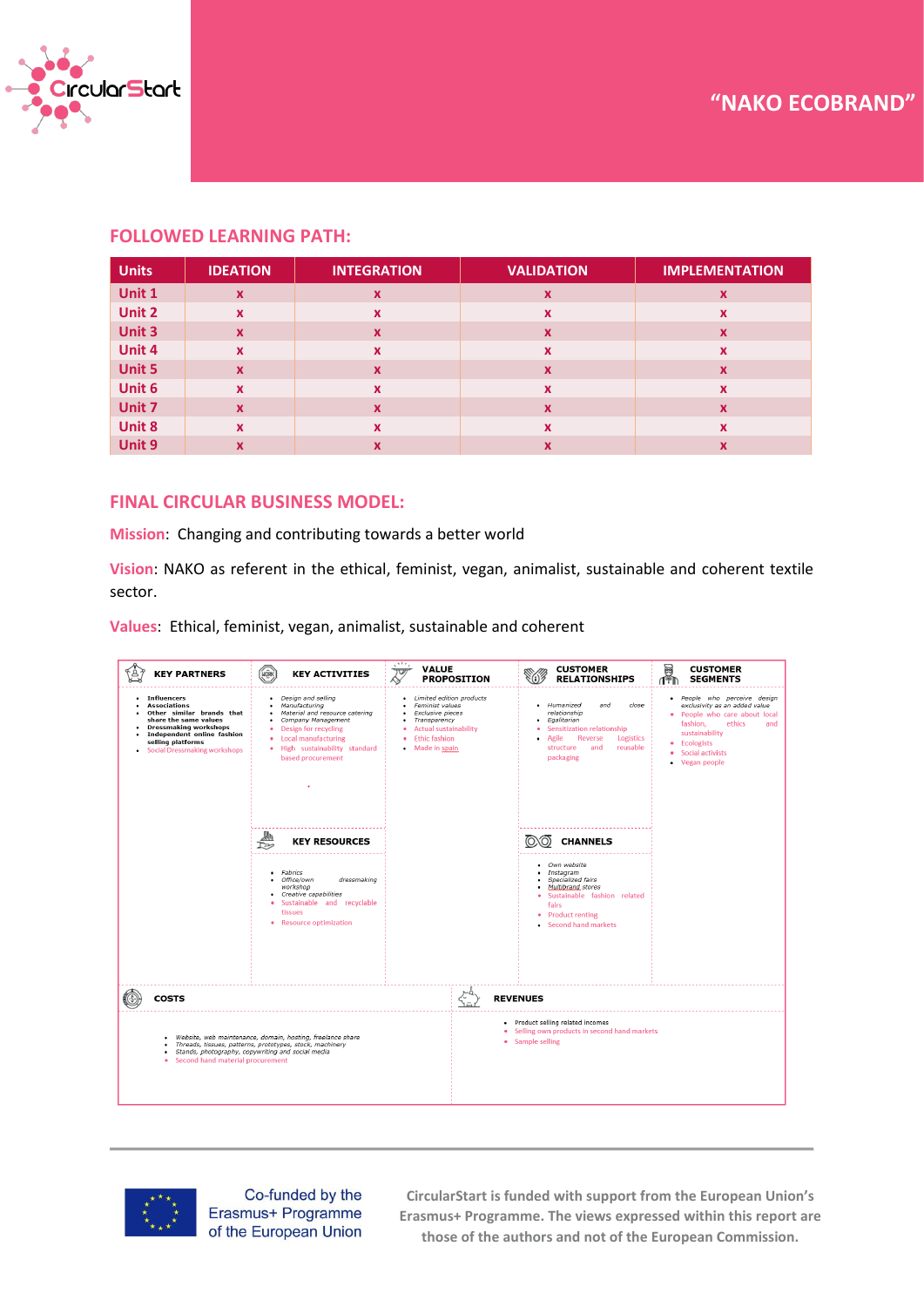



## **WHICH ELEMENTS/CHARACTERISTICS OF THE BUSINESS IDEA/MODEL WHERE IMPROVED THANKS TO THE CIRCULAR-START MATERIALS?**



- + **Value proposition**: Ethic fashion, Made in Spain, Actual Sustainability atributes
- + **Customer Segments:** New segments considered; Ecologists, Social activists and Vegans
- + **Channels:** Product renting and second hand markets
- + **Revenue streams:** Sample selling and selling own product through second hand markets





Co-funded by the Erasmus+ Programme of the European Union